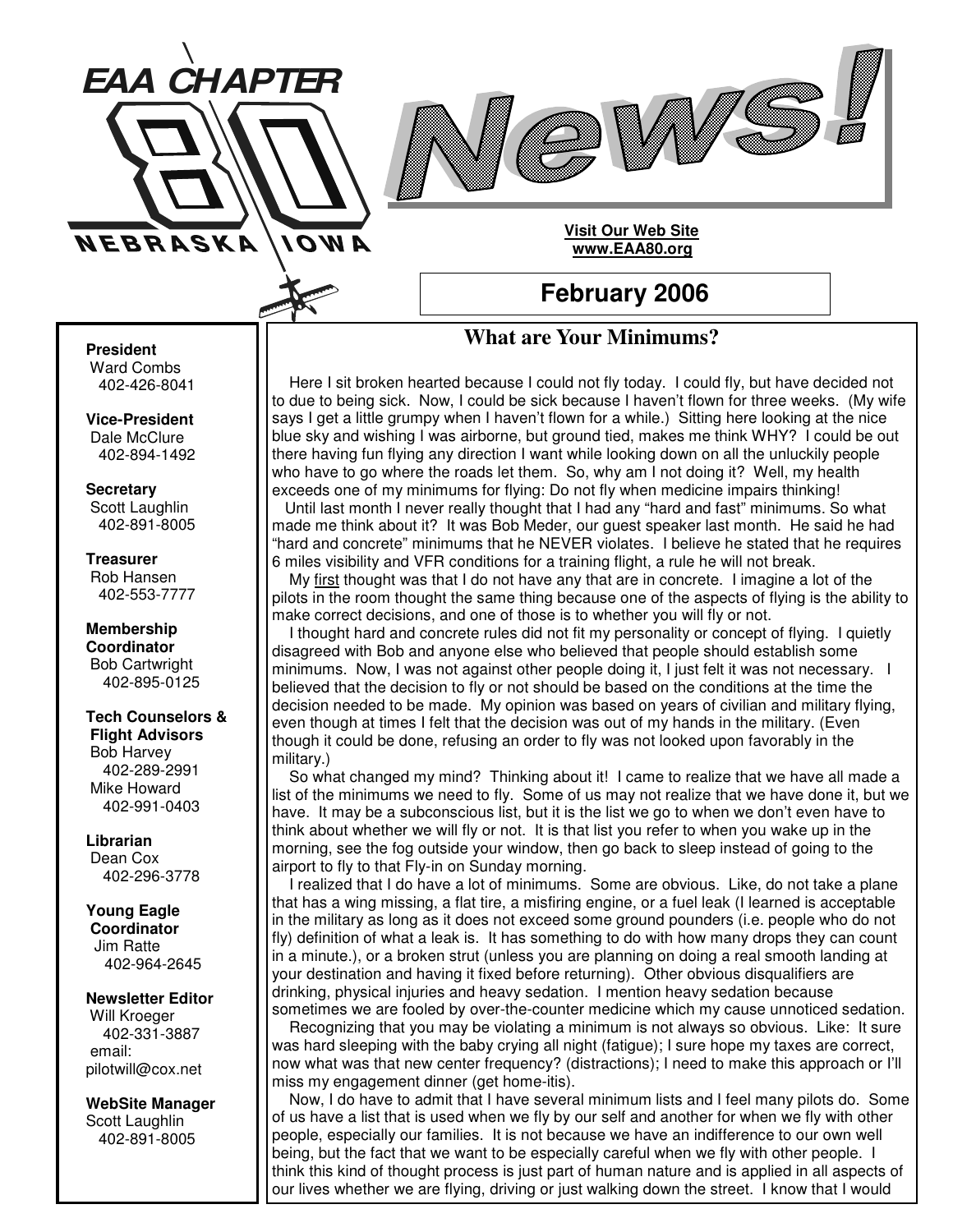not apply the same rules used in my years of military flying to my personal flying in my single engine, especially when my wife is in our plane. She does not like low level, yanking & banking, or flying in the weather.

It may be that what Bob Meder was talking about is to not let other people influence your decision to go flying or not. Always apply the same standards. If you have already established your minimums and stick with them, then outside factors (good or bad) will not play into your decision.

Next month I will cover a similar topic - When Do you Decide to Not Go?

# $M$ eeting Time & Location.

The Chapter 80 monthly meeting will be held at 7PM on Monday, February 13th at the Millard American Legion Hall The Hall is located at 4618 S. 139th St, just off L Street. If coming from the Millard airport go north on 132nd until L St. then turn left.

## $\mathcal{F}_{\mathsf{e}$ bruary Program.

A night at the movies. Our featured movie will be a DVD on flying the Huey Helicopter in Viet Nam. Dale McClure says we will have popcorn. Sorry, you will have to get your own drink. Go to http://www.intheshadowoftheblade. com/ to preview the DVD. After watching the preview I realize that Dale is not crazy, just a former Huey pilot!

As mentioned at the last meeting, bring an airplane part for show and tell if you have one. We all love aviation, even the little parts.

**We are still looking for that person** willing to purchase cookies, show up 30 minutes early and make the coffee for the meetings. TW can't do the audio setup and make coffee each meeting. The cookies etc will be paid for by the chapter. Please contact a chapter officer.

**Website**: Have you visited our website lately? If not, why not? If you have something to sell or would like to share your favorite photo of your aircraft or project, then Scott has a place reserved for you. All you need to do is call or email him. If you are interested in what is for sale or what projects our members have, then go to the website. Hey, just go to the site and check it out.

## **EVENTS:**

| 1st Sat                                                  | Chapter 1055 breakfast    | York, NE       |
|----------------------------------------------------------|---------------------------|----------------|
| 3rd Sat                                                  | Chapter 569 breakfast     | Crete, NE      |
| 11 Feb                                                   | Hangar Talk, Fly-In (B)   | Shell Knob, MO |
|                                                          | 8:30 to 10:30             |                |
| 11 Feb                                                   | Fly-In (B) Pancakes       | Beaumont, KS   |
| (Taxi up Main St. to Beaumont Hotel and enjoy a morning) |                           |                |
| of great food, good friends and fun flying)              |                           |                |
| Apr                                                      | Sun-N-Fun*                | Lakeland, FL   |
|                                                          | July 24-30 EAA AirVenture | Oshkosh, WI    |
| (2006 Theme - 'Hallmarks of Homebuilding'. If you have   |                           |                |
| never been to Oshkosh or it has been a while, go to      |                           |                |
| http://www.airventure.org/2006/planning/06planning       |                           |                |
| guide.pdf to download the 2006 EAA AirVenture            |                           |                |

Planning Guide. It includes essential information about admission, lodging, driving directions, commercial flights, vehicle rental, ground transportation services, and a lot more. Get your copy today and start charting your EAA AirVenture Oshkosh adventure!)

**The 2006 calendars are here.** \$10 each. Don't forget Chapter hats and shirts.

## **From EAA e-hotline**:

The EAA Young Eagles Web site hosts a live Webchat the third Wednesday of every month with various aviation celebrities. The Webchat lasts one hour and takes place between 7 and 8 p.m. Central Time. This hour of discussion is enjoyed by aviation enthusiasts -- both young and old -- as they are able to ask questions and receive live answers. Please visit http://www. youngeagles.org/webchat/ for more information. Last month's featured guest was Maj. Rusty Keen, a United States Air Force Thunderbird pilot.

## **BUYER BEWARE: STORM-DAMAGED AIRCRAFT ON THE MARKET:** (from AOPA\_epilot)

The FAA is cautioning pilots that aircraft affected by the 2005 hurricane season are currently being sold around the country and that would-be buyers should be familiar with damage histories when determining airworthiness. The FAA said that the aircraft can be repaired under the regulations, but the longterm effects of being submerged in water need to be considered. These aircraft may require extensive corrosion control and prevention measures. More information along with links to relevant publications can be found on the FAA's Web site ( http://www.faasafety.gov/hottopics.aspx?id=37 ).

**Are you FBO material?** A friend of mine received a notice from Yankton, South Dakota where they are soliciting proposals from interested persons to provide one or more aviation-related services (i.e. Fixed Base Operator (FBO)). If interested, see me (Will) for a copy of the request, or call Jeff Weldon, the Yankton City Manager, at 605-668-5221.

**PIPER, TAILWHEEL WEB FORUMS LAUNCH** (from AOPAepilot) There are two more web sites for pilots to congregate: Piper Chat ( http://www.piperchat.com/forum ) is a bulletin board with forums divided into specific areas: tailwheel, singleengine (PA-28 variants), "super singles" (Six/Lance/Mirage/ Meridian), and twins. There are also forums on product reviews, upcoming Piper events, and fly-ins. It's free to use, but you must register to post or reply to messages. If you speak tailwheel, you may want to surf over to Tailwheel.

com ( http://www.tailwheel.com ), the site of the newly created Tailwheel Pilots Association. The site offers forums on numerous popular tailwheel makes, including Stinson, Luscombe, and Taylorcraft, plus classified ads, chat, and a photo gallery.

*March Fajitas Madness (MFM).* TW and his gang of merry cooks are at it again. This time they are preparing to tempt our taste buds with steak and chicken fajitas at the now famous Wahoo Hangar. They have yet to reveal the date or what other food items will be served. Soooo, look for an email or bug a friend who has one to let you know when it well be. TW did say they will need a head count for this one. Stay tuned!!!!!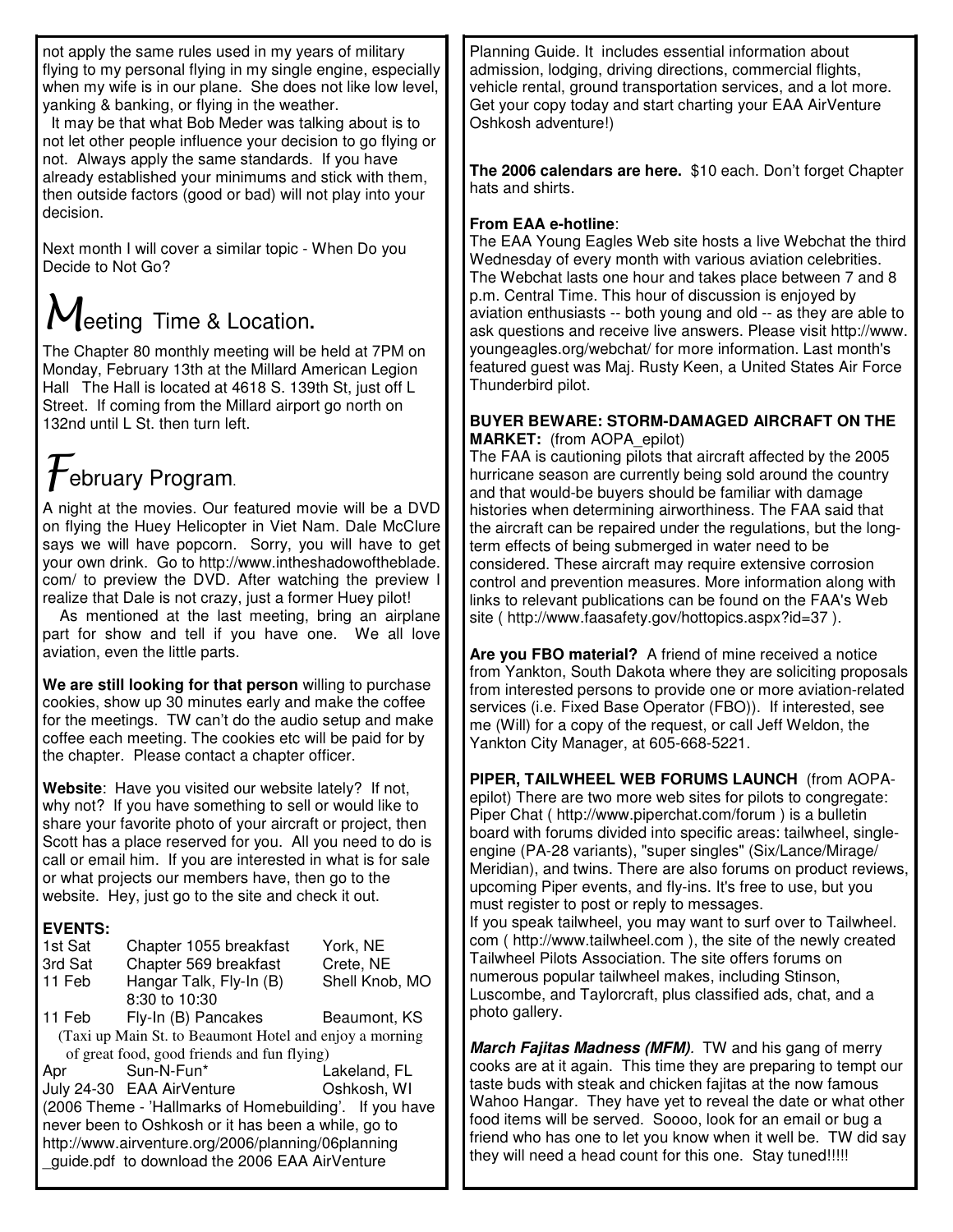## *EAA Chapter 80 January 2006 Minutes*

January 9, 2006

The meeting was called to order at 7:05 PM by President Ward Combs at the Millard American Legion Hall on January 9<sup>th</sup>. In attendance were over 40 members and two guests. We added one new member to our ranks, Mr. Tim Burkhart.

A motion was made and passed to accept the December minutes.

## **Treasurers Report**:

· Treasurer Rob Hansen reported expenses of \$1,750.88, income of \$2223.00 and a balance of \$5983.92 in the checking account. Money Market CD's were reported to total \$12,622.15. A motion was made and passed to accept the treasurer's report.

## **Young Eagles**:

There was no Young Eagles activity to report

## **Builder's Reports**:

· Bob Convey, Scott Laughlin and Kevin Faris reported progress made on their aircraft projects.

## **Tech Counselor / Flight Advisor:** Nothing to report

**Fly-out Schedule:** Nothing planned due to poor weather this time of year.

## **Librarian Report:** Nothing to report

**Old Business:** No old business was discussed

## **New Business:**

- Service Award Certificates were presented to Bob Harvey, Dale McClure, Kevin Faris, Bob Cartwright, Will Kroeger, Rob Hansen, Mike Howard and Ward Combs in recognition for serving EAA chapter 80 for the previous year.
- · Tom Wieduwilt reported on the Annual Sloppy Joe gathering at the Wahoo hangar and thanked Ken Bahr, Ron Wood, Bill Stromenger and Jim Rush for helping out with the event.
- · In preparation for our next meeting, Tom Wieduwilt asked that members bring airplane parts for show and tell during next month's meeting.

## **Monthly Raffle:**

· Young Mr. Dylan Humble had the honor of drawing the winning ticket which made James Theiss the big winner. Mr. Theiss then donated his winnings back to the chapter.

#### **Program:**

· Mr. Bob Meder, flight instructor talked about flight safety and involved the audience in a lively and informative discussion on rules, regulations and good sense.

The meeting was adjourned at 8:25 PM.

Have a good day,

Scott Laughlin

**Chapter Hangar Space for Rent:** We have space at the Wahoo Hanger. This is a great opportunity to hangar your plane or project for only \$60 per month. Contact any Chapter Officer for more info.

**Aircraft Instruments for Sale**: Mike Howard still has a lot of instruments for sale. See last months newsletter for details or call Mike at 402-991-0403.

**5 Cases of AeroShell 15-50 Oil for sale.** \$35.00 per case. Robert Veneck. 402-733-1740.

**Stits Sky coupe** side-by-side with stick project. 90hp Franklin with 50hrs. Needs wing rebuilt, prop, windshield, interior and cowling. Stored 3-4 years. \$5800. Contact Dick Baber 712-322-8074 or 402-697-5160 or dickbaber@att.net

A share of a **1956 Cessna 172 for \$10,000**, 6200 total time. Engine 600 Hr. since complete/major overhaul. Hangared at MLE (Millard) Presently insured for flight training. Contact Tom Wieduwilt (TW) -- 734-6580 or 305-2303 cell.

**Cont 0200A** out of C150, Overhaul 9-19-79, Tach time: 3780, 1244 Hrs. on eng. Complete engine...everything there. Call: Jan Daniels Home: 402-493-0789 (try 1st) or Cell: 402-670-2375.